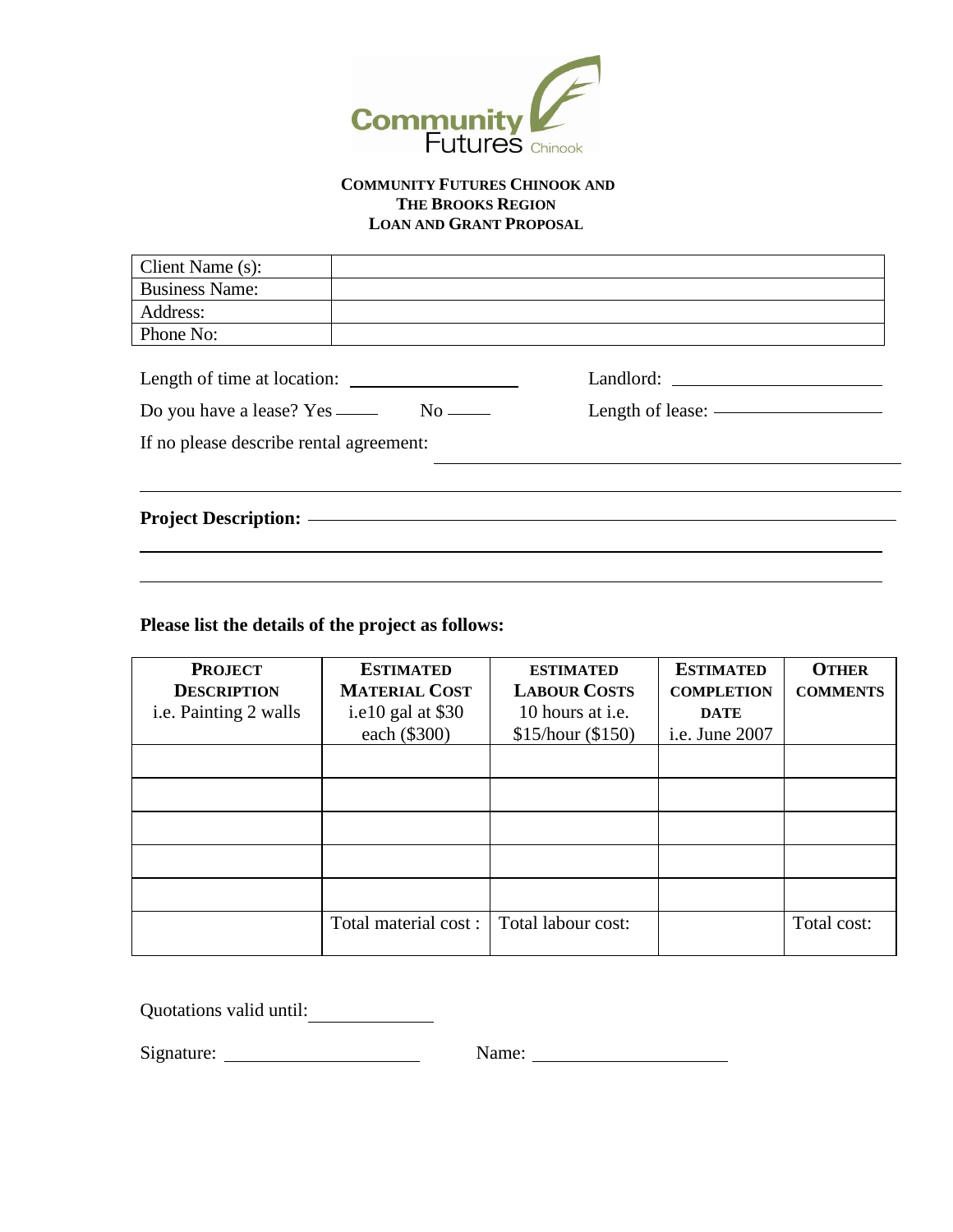

# **APPLICATION FOR CREDIT**

|                                                                 | INCORPORATED: ___<br><b>CONTACT:</b>                                           |
|-----------------------------------------------------------------|--------------------------------------------------------------------------------|
|                                                                 | CO-OPERATIVE:<br>POSITION<br>PARTNERSHIP:<br>______  Phone: BUS: _____________ |
|                                                                 |                                                                                |
| DESCRIBE TYPE OF BUSINESS, PRODUCTS, SERVICES, MARKETS          |                                                                                |
| <b>HISTORY OF BUSINESS:</b>                                     | Application Fees: (non-refundable)                                             |
|                                                                 | $\Box$<br>\$75.00                                                              |
|                                                                 |                                                                                |
| <b>OWNERSHIP</b>                                                |                                                                                |
|                                                                 |                                                                                |
|                                                                 |                                                                                |
|                                                                 |                                                                                |
| <b>LOCATION OF BUSINESS:</b>                                    |                                                                                |
| F.T.<br><b>EXPECTED JOBS TO BE CREATED:</b>                     | P.T. ___________ Seasonal                                                      |
| <b>ESTIMATED PROJECT COSTS</b>                                  | <b>EXPECTED FINANCING</b>                                                      |
|                                                                 | Chinook Loan \$____________                                                    |
|                                                                 | Brooks Region Grant \$                                                         |
| Shelving\$                                                      |                                                                                |
| Light Fixtures \$                                               |                                                                                |
|                                                                 |                                                                                |
| $\overline{\texttt{TOTAL S}} \_\_\_\_\_\_\_\_\_\_\_\_\_\_\_ \}$ | <b>TOTAL \$</b>                                                                |
| BANK:                                                           |                                                                                |
|                                                                 |                                                                                |
|                                                                 |                                                                                |

I HEREBY AUTHORIZE OUR BANK TO DISCLOSE ALL INFORMATION CONCERNING OUR AFFAIRS TO THE COMMUNITY FUTURES CHINOOK LIKEWISE AUTHORIZED TO DIVULGE INFORMATION CONCERNING OUR AFFAIRS IN RESPONSE TO NORMAL CREDIT INQUIRIES FROM TRADE AND OTHER CREDITORS. COMMUNTIY FUTURES CHINOOK MAY MAKE A BRIEF ANNOUNCEMENT OF ANY LOAN WHICH IT MAY SUBSEQUENTLY AUTHORIZE.

SIGNATURE \_\_\_\_\_\_\_\_\_ \_\_\_\_\_\_\_\_\_\_\_\_\_\_ DATE \_\_\_\_\_\_\_\_\_\_\_\_\_\_\_\_\_\_\_\_\_\_\_\_\_\_\_\_\_\_\_\_\_\_\_\_\_\_